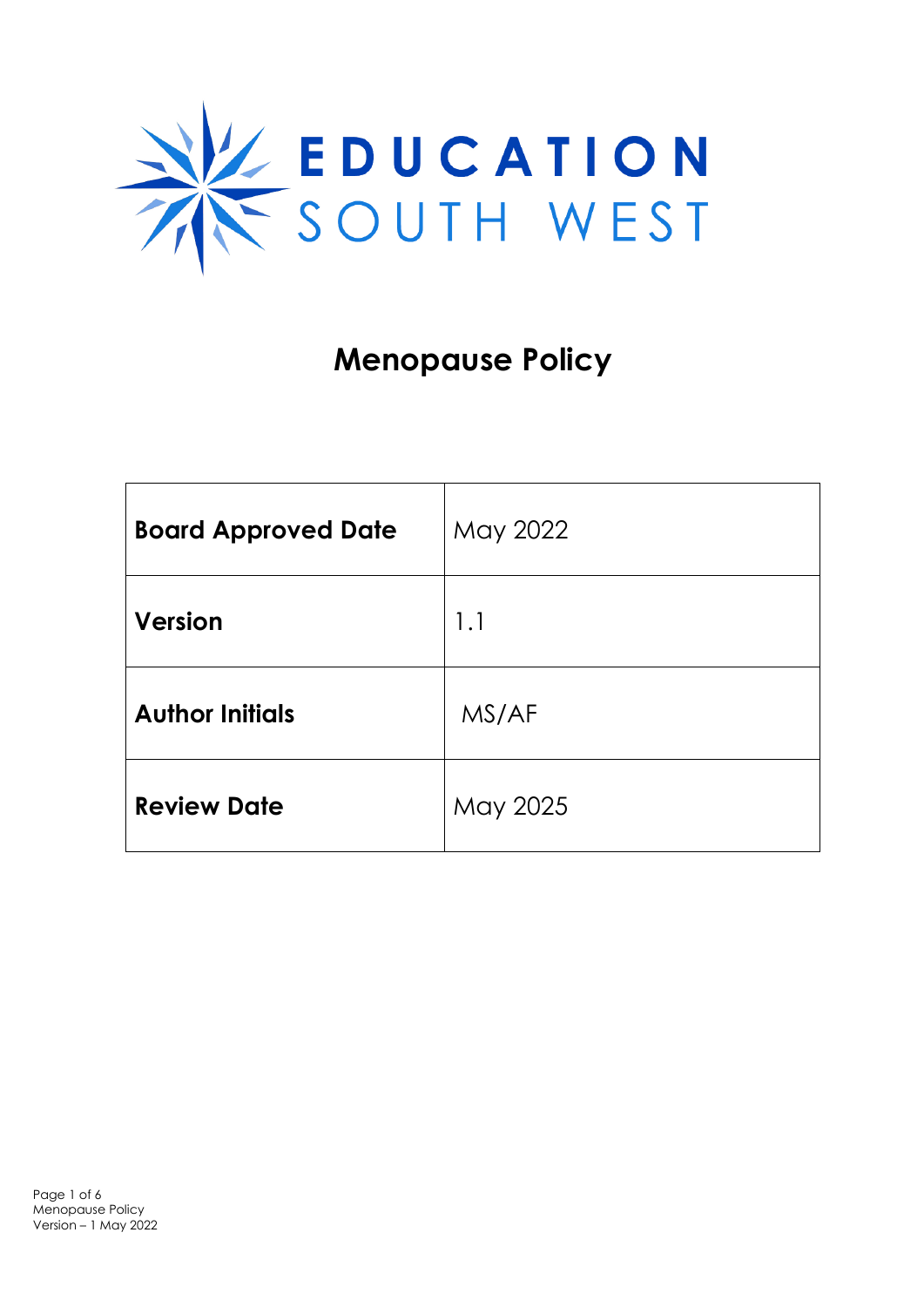## **1. AIMS**

This policy aims to:

- Make sure that our school can support staff affected by the menopause and help them to feel comfortable at work, both when experiencing symptoms and when asking for support and adiustments
- Set out how our school will make reasonable adjustments to minimise the risk of the working environment making menopausal symptoms worse for those experiencing them
- Minimise menopause-related stigma in our school by educating staff on what it is and the symptoms that staff affected by it might suffer
- Provide further resources to help staff, particularly line managers, to support others through difficulties the menopause may cause them

## **2. DEFINITIONS**

The **menopause** is a stage of life when a woman\* stops having periods. It typically affects those aged between 45 and 55, when oestrogen (female sex hormones) levels begin to fall. In the UK, the average age to reach the menopause is 51.

**Perimenopause** is the time of hormonal change leading up to this, when a woman may experience symptoms. **Post-menopause** is the time beyond menopause.

**Early menopause** is when a woman's periods stop before the age of 45. It can happen naturally, or as a side effect of some treatments.

For the purpose of this policy, any reference to the menopause shall include perimenopause and early menopause.

\**We acknowledge that while the majority of people affected by the menopause will be women, those who are trans or non-binary may also experience the menopause or menopause-type symptoms. The support outlined in this policy is designed to meet the above aims for all affected colleagues.*

## **2.1 Symptoms**

Individuals suffering from the menopause may experience symptoms that cause changes to their emotions and other aspects of their health, some of which may impact them at work.

Menopausal symptoms might include:

- Hot flushes, night sweats and palpitations
- Difficulty sleeping, insomnia and fatigue
- Low mood, anxiety and depression
- Headaches and joint and muscle pain
- Weakened bladder function and urinary tract infections
- Vaginal dryness and reduced sex drive
- Problems with memory, confidence and concentration

For some individuals, being at work may make their symptoms worse. For example, if the temperature is too high, this may cause symptoms such as hot flushes, dizziness, discomfort, sweating and heart palpitations.

Symptoms affecting sleep can make it difficult for staff experiencing them to concentrate and stay focused, while low confidence, low mood and anxiety may impact on decision-making and relationships with colleagues.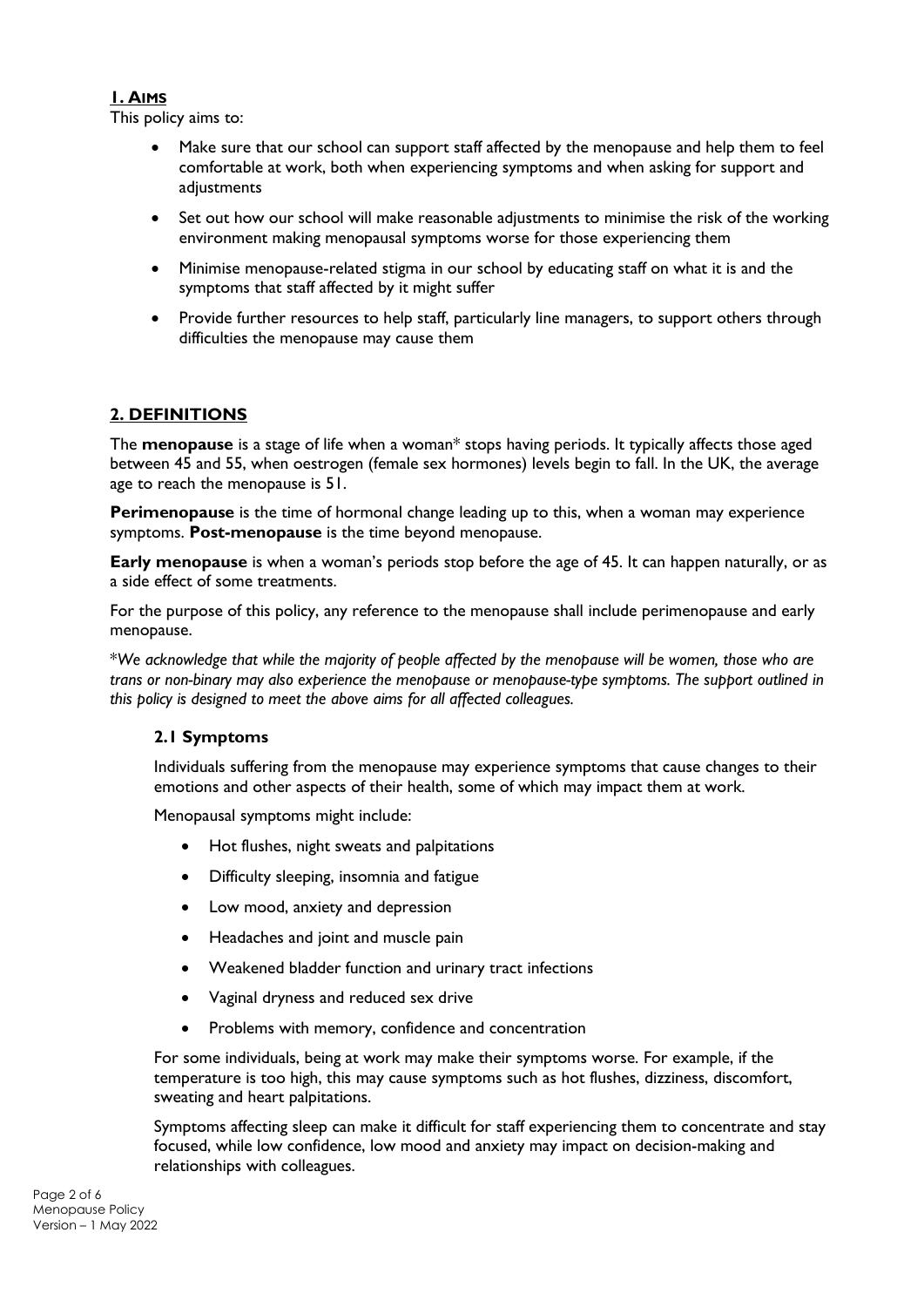We acknowledge that the menopause will affect everybody differently – some individuals may experience no symptoms at all, and some may experience a variety. We will adapt our response to staff affected by the menopause on a case-by-case basis.

## **3. LEGISLATION AND GUIDANCE**

Under the [Health and Safety at Work Act 1974,](https://www.legislation.gov.uk/ukpga/1974/37/section/2) employers have a legal duty to ensure the health, safety and welfare of all staff, so far as is reasonably practicable.

The [Management of Health and Safety at Work Regulations 1999](https://www.legislation.gov.uk/uksi/1999/3242/contents/made) require that employers make an assessment of the risks to the health and safety of their employees. This requires undertaking general risk assessments, which should include specific risks to the health of staff affected by the menopause.

The [Equality Act 2010](https://www.legislation.gov.uk/ukpga/2010/15/contents) prohibits discrimination against an individual based on the protected characteristics, which include age, sex and disability. Employers are under a statutory duty to consider whether any 'reasonable adjustments' are required to alleviate any disadvantages staff encounter based on these characteristics.

[Section 6](https://www.legislation.gov.uk/ukpga/2010/15/section/6) of the Equality Act 2010 states that a person has a disability if:

- They have a physical or mental impairment, and
- The impairment has a substantial and long-term adverse effect on their ability to carry out normal day-to-day activities

Relating specifically to menopause symptoms:

- Many of the aforementioned symptoms would be likely to be classified as a physical and/or mental impairment
- 'Substantial' means more than minor or trivial
- 'Long-term' means an impairment if it has lasted for at least 12 months, is likely to last for at least 12 months, or is likely to last for the rest of the life of the person affected
- 'Day to day activities' are those carried out by most people on a regular basis, and includes but is not limited to: walking, driving, carrying or moving things, being able to concentrate, writing, reading, typing, speaking

Ongoing symptoms linked to the menopause may meet the definition of a disability and where they do, employers will be required to consider whether any reasonable adjustments are required to alleviate any disadvantage.

Any such adjustments will be made on a case-by-case basis and, where appropriate, staff affected by the menopause will be offered a variety of approaches to support them.

## **4. ROLES AND RESPONSIBILITIES**

#### **4.1 The Governing Board**

The Trust board has ultimate responsibility for health and safety matters in the school, but will delegate day-to-day responsibility to the headteacher of each school.

The Trust board has a duty to take reasonable steps to ensure that staff are not exposed to risks to their health and safety on the school premises.

Education South West, as the employer, also has a duty to: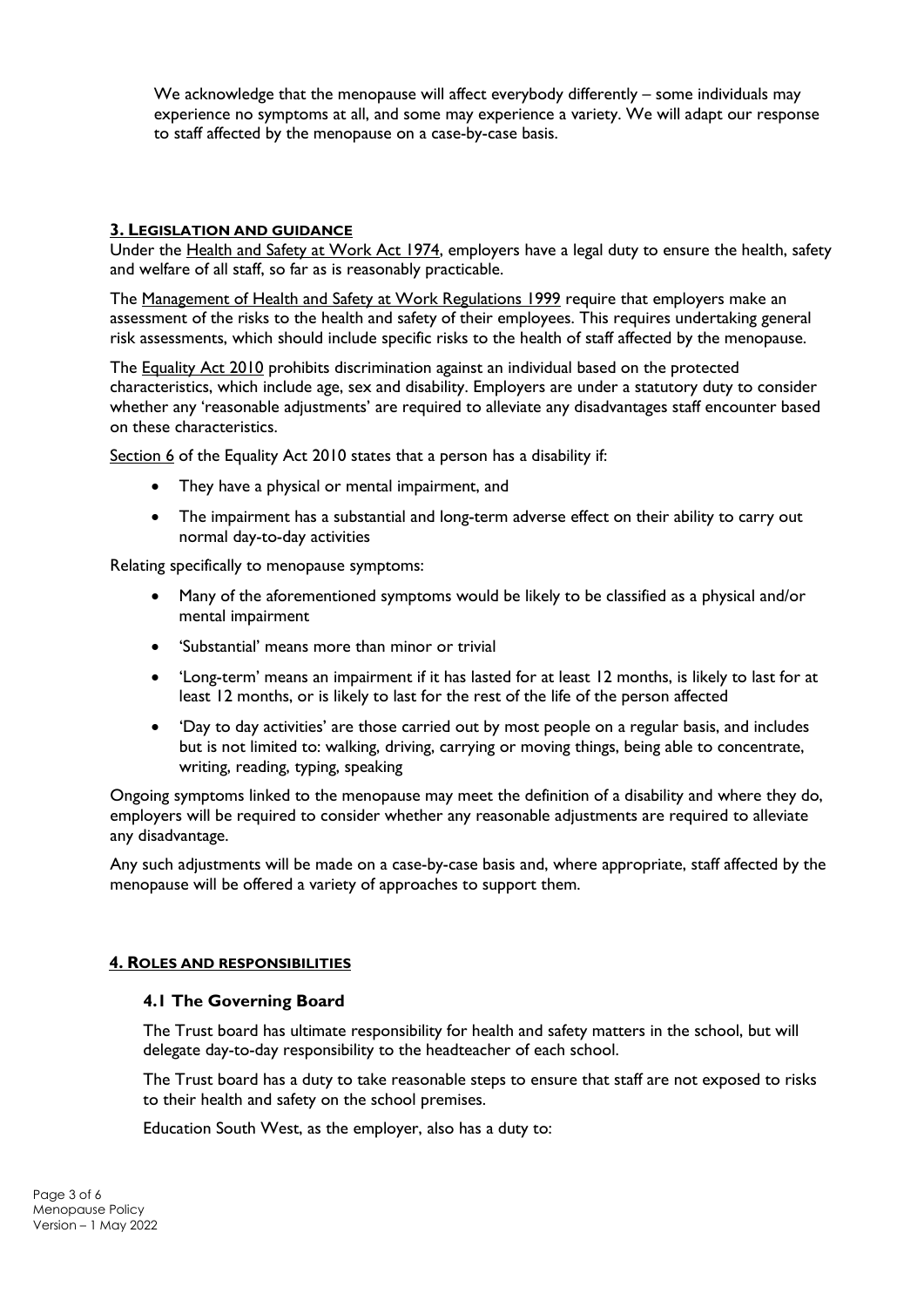- Assess the risks to staff and others affected by school activities in order to identify and introduce the health and safety measures necessary to manage those risks
- Inform employees about risks and the measures in place to manage them
- Make sure that adequate health and safety training is provided

#### 4.2 Role of senior staff

Senior staff will make reasonable adjustments to the workplace to support staff experiencing the menopause, and to make sure the workplace doesn't make their symptoms worse, by:

- Carrying out individual risk assessments to assess working conditions in line with the specific needs of staff affected by the menopause
- Monitoring the wellbeing of staff through regular surveys and structured conversations
- Providing resources and training opportunities to make sure that all line managers and HR staff are aware of the menopause, its potential impact on work, and what adjustments may be necessary
- Promoting information about and access to external support services
- Ensuring regular access to cold drinking water for all staff
- Regulating and monitoring the temperature of the school and collecting feedback from staff, as well as ensuring the temperature can be regulated per room by turning down radiators for example
- Ensuring toilet, washing and sanitary facilities are accessible for staff, and establishing a system that allows for cover for staff to access these facilities where necessary while they are teaching
- Designating a member of staff in each school, such as a wellbeing champion, that staff affected by the menopause can speak to about their symptoms in confidence, if they do not feel comfortable doing so with their line manager

Senior staff will work to create a culture in the school where staff can talk openly about the menopause by:

- Providing information on the menopause in the staff room, e.g. posters and leaflets
- Creating a support group so that those who want to can seek support from each other
- Providing training for staff and managers to achieve consistent practice
- Referring to the menopause in the school's staff wellbeing policy

#### **4.3 Role of line managers**

Line managers who work with staff who may be affected by the menopause will:

- Provide a non-judgemental, empathetic and confidential support system to staff
- Appreciate the personal nature of any conversations about the menopause and treat them confidentially and sensitively
- Monitor sickness absence, and have support meetings with staff if any patterns emerge
- Have regular, informal conversations with staff that they line manage who are affected by the menopause to discuss what support they need, and record any reasonable adjustments that are agreed
- Give swift permission for absence to attend medical appointments
- Promote information about and access to external support services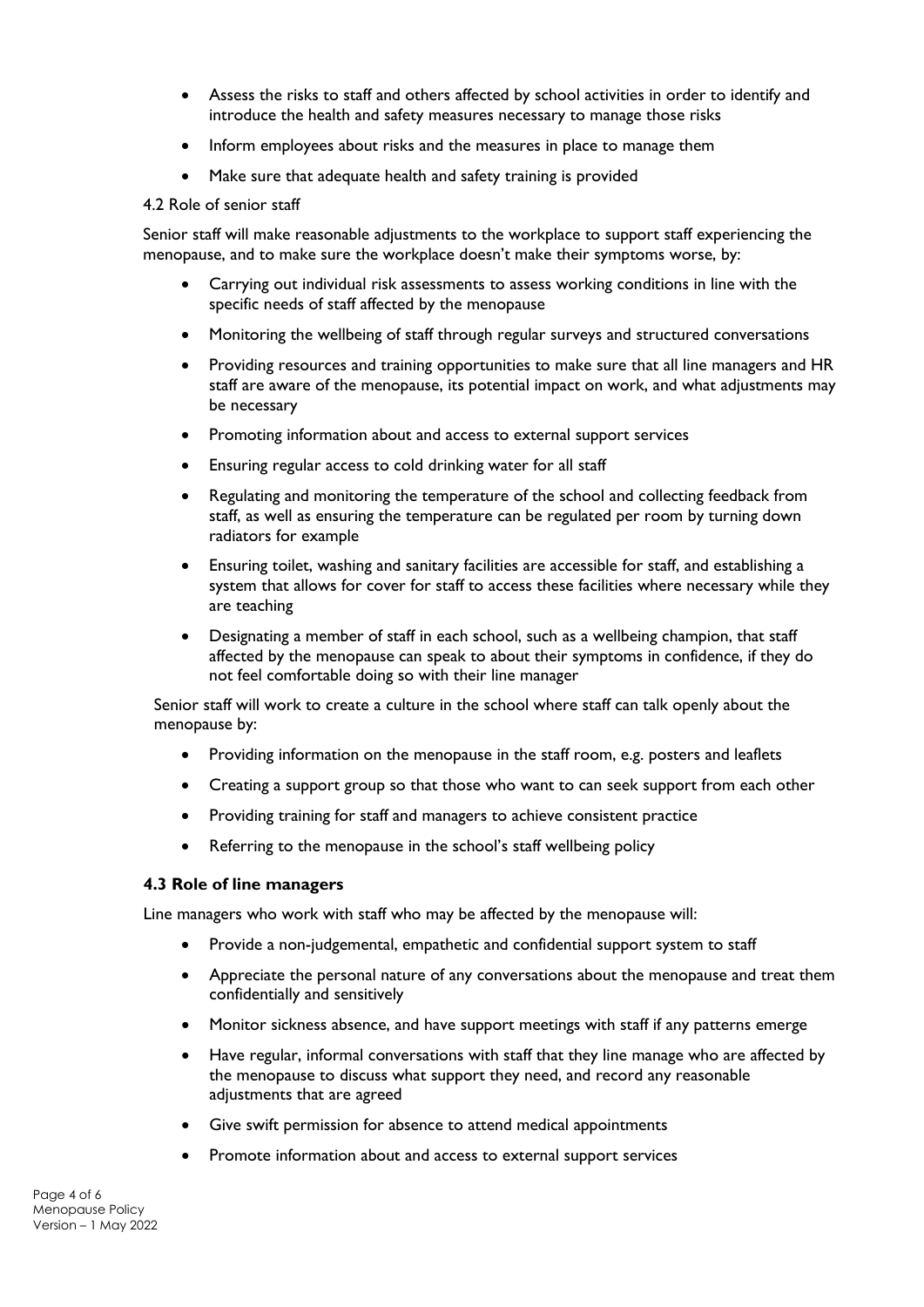- Record menopause-related absences as an 'ongoing health issue' instead of as an individual short-term absence to avoid triggering sickness absence procedures
- Be sensitive to health issues such as the menopause during the performance management/appraisal process
- If necessary, seek advice from HR or occupational health colleagues, or discuss a referral with the staff member to occupational health for further support

## **4.4 Role of staff members affected by the menopause**

## **We encourage staff who are experiencing menopausal symptoms that are impacting their health and wellbeing at work to:**

- Share their practical needs to reduce the difficulties the menopause can cause and their preferred coping strategies with their line manager, or another appropriate member of staff who they are comfortable talking to
- Report honestly about their wellbeing and let their line manager or another trusted member of staff, know if the menopause is having an impact on this
- Make time in their schedule to visit their GP and other support services

## **4.5 Role of all staff**

All staff are expected to:

- Promote health and wellbeing for themselves and others at all times
- Treat each other with empathy and respect
- Support other members of staff, such as by providing practical assistance or emotional reassurance
- Accept and support any adjustments that staff affected by the menopause may be receiving as a result of their symptoms
- Report honestly about their wellbeing to their line manager or to another trusted member of staff

#### **5. FURTHER RESOURCES**

- [Menopause](https://www.nhs.uk/conditions/menopause/) (NHS)
- [Menopause Matters](https://www.menopausematters.co.uk/)
- [Menopause: diagnosis and management](https://www.nice.org.uk/guidance/ng23/ifp/chapter/About-this-information) (National Institute for Health and Care Excellence)
- The [Daisy Network](https://www.daisynetwork.org/) charity
- [Menopause in the Workplace](https://menopauseintheworkplace.co.uk/articles/menopause-and-work-its-important/)
- [Menopause resources](https://www.cipd.co.uk/knowledge/culture/well-being/menopause#gref) from the CIPD, particularly for:
	- o [Line managers](https://www.cipd.co.uk/knowledge/culture/well-being/menopause/people-manager-guidance)
	- o [HR staff](https://www.cipd.co.uk/knowledge/culture/well-being/menopause/people-professionals-guidance)